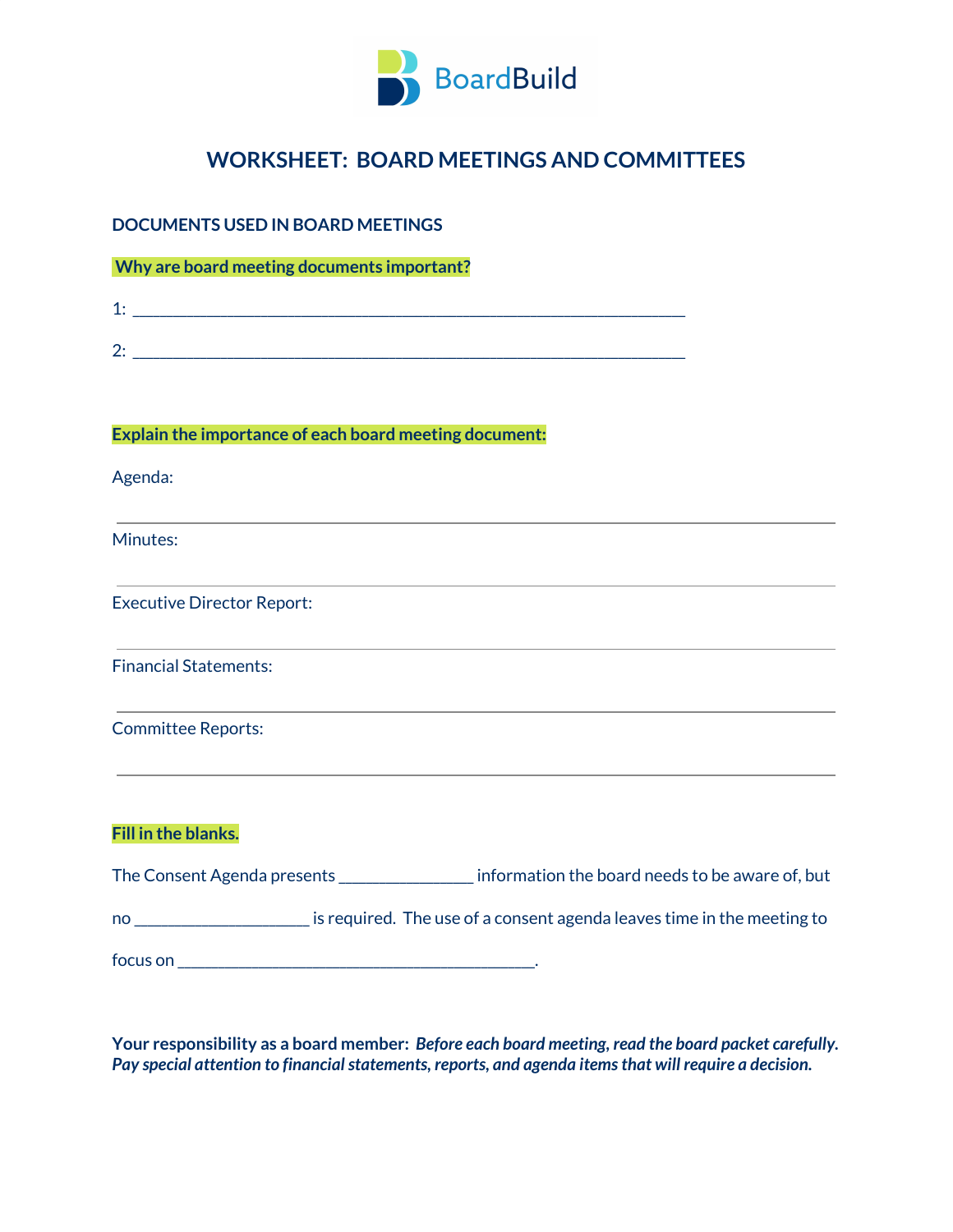

**BOARD MEETINGS**

**Board meetings provide a standard time, place and structure for updating the board about current activities and making decisions thatfocus on the organization's mission.**

## **Give the definition for each ofthe following terms:**

| <b>Term</b>              | <b>Definition</b> |
|--------------------------|-------------------|
| Motion                   |                   |
| Quorum                   |                   |
| <b>Executive Session</b> |                   |

#### **In chronological order, number the following action steps involved in the voting process:**

- \_\_\_ The chair facilitates the discussion.
- \_\_\_ The vote is taken and the results recorded.
- \_\_\_ The chair requests that a motion be made.
- \_\_\_ The topic is presented.
- \_\_\_ The chair asks members to vote.
- \_\_\_ A board member makes a motion.
- \_\_\_ Another board member seconds the motion.

*Board retreats provide board members with the opportunity to brainstorm, dream, and envision the future.*

#### **Your responsibility as a board member: Fill in the blanks to complete the following expectations as a board member.**

| ______________________ ahead of time. Read the ____________________________ ahead of time. |  |  |  |
|--------------------------------------------------------------------------------------------|--|--|--|
|                                                                                            |  |  |  |
| • Check your ___________________________before offering an __________________________.     |  |  |  |
| • Focus on ______________________________- not _________________________________           |  |  |  |
|                                                                                            |  |  |  |
| • Make attending the $\sqrt{ }$ a top priority.                                            |  |  |  |